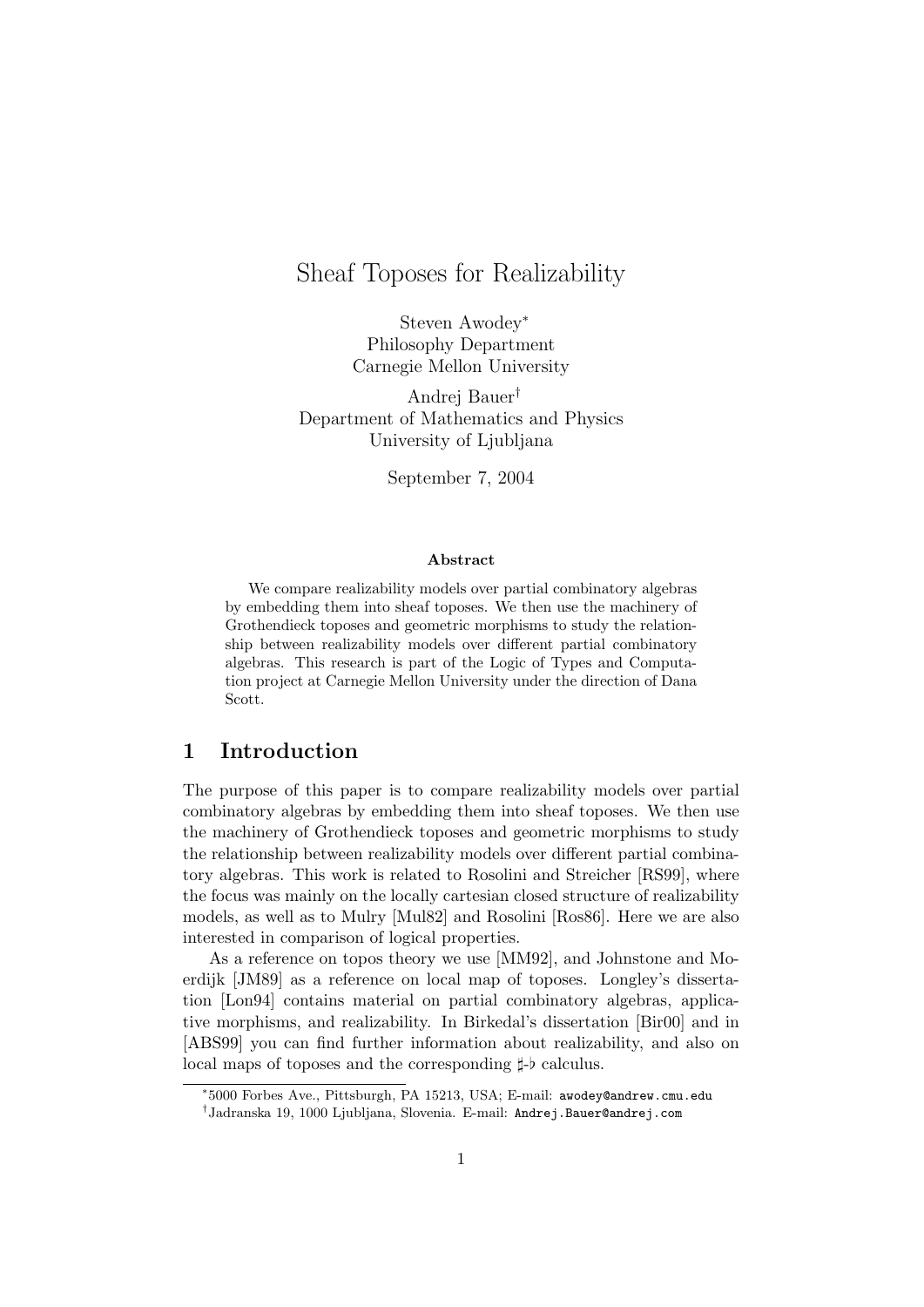Acknowledgement. We thank Peter Johnstone, Bill Lawvere, and Alex Simpson for helpful discussions.

## 2 Sheaves on Partial Combinatory Algebras

We quickly review the basic definitions about partial combinatory algebras and applicative morphisms. For motivation and examples of PCAs and applicative morphisms, see [Lon94]. For a partial function  $f: A \to B$  and  $x \in A$ , the notation  $fx \downarrow$  means that  $fx$  is defined. When t is a term,  $t \downarrow$ means that the value of  $t$ , and hence of all of its subterms, is defined.

Definition 2.1 A partial combinatory algebra (PCA) is a set A with a partial application operation  $\Box \cdot \Box : A \times A \rightarrow A$  and distinguished elements  $\mathsf{K}, \mathsf{S} \in \mathbb{A}$  such that, for all  $x, y, z \in \mathbb{A}$ ,

$$
Kxy \simeq x
$$
,  $Sxy \downarrow$ ,  $Sxyz \simeq (xz)(yz)$ ,

where  $\simeq$  means that if one side is defined then so it the other and they are equal. We usually write xy instead of  $x \cdot y$ , and associate application to the left. Here we only consider non-trivial PCAs that satisfy  $K \neq S$ .

**Example 2.2** Scott's graph model  $\mathbb{P} = \mathbb{P}N$ , [Sco76], is a model of the untyped  $\lambda$ -calculus, therefore a (total) combinatory algebra. The algebraic lattice of continuous maps  $\mathbb{P}^{\mathbb{P}}$  is a retract of the algebraic lattice  $\mathbb{P}$ . The embedding  $\Gamma: \mathbb{P}^{\mathbb{P}} \to \mathbb{P}$  is defined by

$$
\Gamma f = \{ \langle m, n \rangle \mid n \in \mathbb{N} \text{ and } m \in f(\text{finset } n) \},
$$

where  $\langle m, n \rangle$  is an effective pairing of natural numbers and finset n is an effective enumeration of finite subsets of N. The set  $\Gamma f$  is called the *graph* of f. For a continuous map  $f: \mathbb{P} \to \mathbb{P}$  the graph  $\Gamma f$  uniquely determines f because the value of f at any element  $x \in \mathbb{P}$  is the union of values of f at finite subsets of x. The retraction  $\Lambda: \mathbb{P} \to \mathbb{P}^{\mathbb{P}}$  is defined by

$$
(\Lambda x)y=\left\{m\in\mathbb{N}\,\,\big|\,\,\exists\,n\!\in\!\mathbb{N}\,.\,(\langle m,n\rangle\in x\,\,\text{and}\,\,\text{finset}\,n\subseteq y)\right\}.
$$

Define application on  $\mathbb P$  by

$$
x \cdot y = (\Lambda x) y ,
$$

and  $\lambda$ -abstraction by

$$
\lambda u.\,\phi(u) = \Gamma(\lambda x : \mathbb{P} \cdot \phi(x))\;.
$$

Here  $\phi(u)$  is an expression with u occurring as a free variable, and involving further  $\lambda$ -abstractions and applications of elements of P. By taking K =  $\lambda xy. x$  and  $S = \lambda xyz. (xz)(yz)$ , P becomes a total combinatory algebra for the above application operation.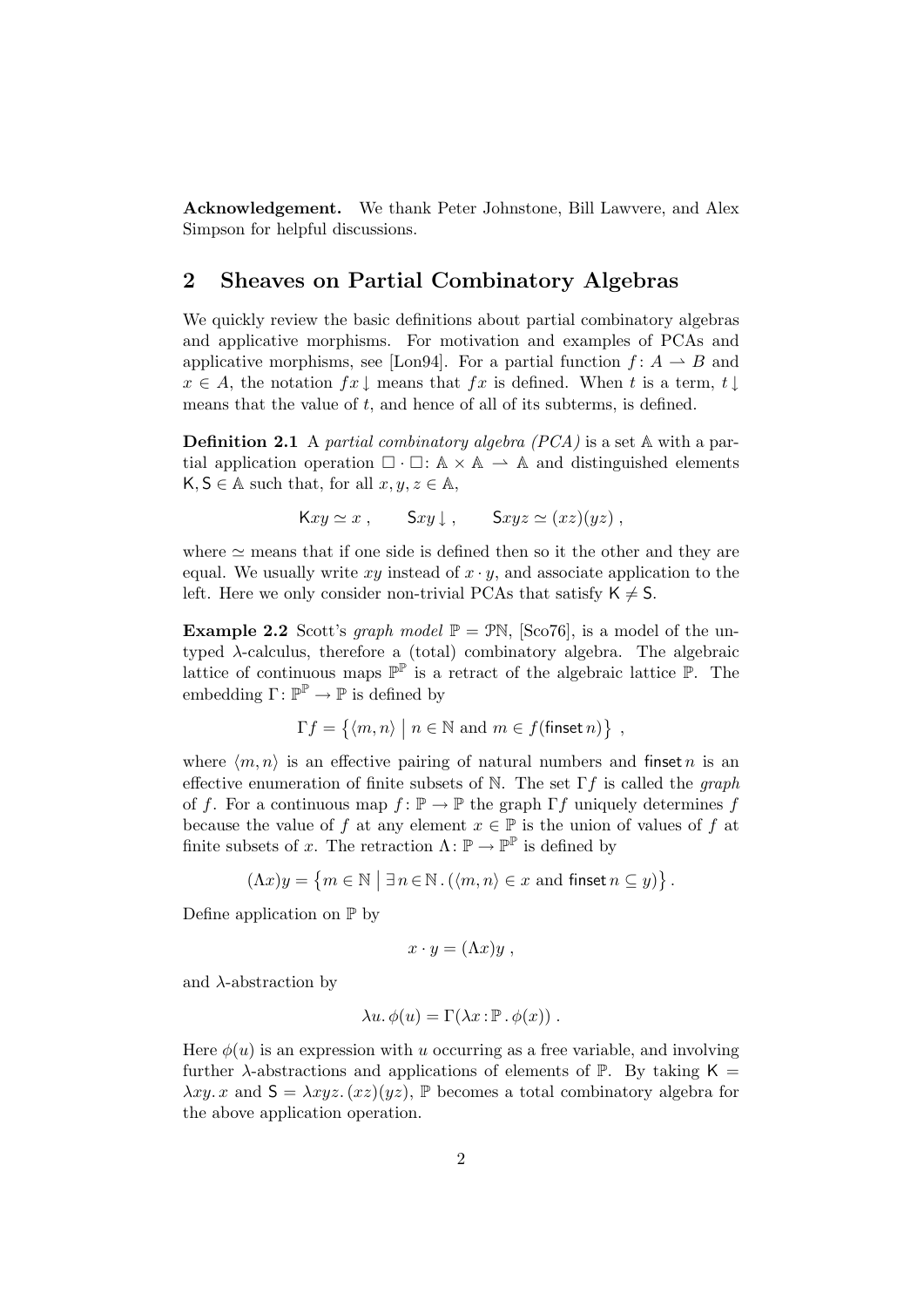**Example 2.3** The *first Kleene Algebra*  $\mathbb{K}$  is the set of natural numbers  $\mathbb{N}$ equipped with Kleene application  $n \cdot m = \{n\}m$  which applies the n-th partial recursive function  $\{n\}$  to m. The existence of K and S is a consequence of the s-m-n theorem [Rog87].

**Example 2.4** The second Kleene Algebra  $\mathbb{B} = \mathbb{N}^{\mathbb{N}}$ , or the Baire space, is a partial combinatory algebra. The continuous partial application is defined as follows. If  $\alpha \in \mathbb{N}^{\mathbb{N}}$ , let  $\overline{\alpha}n$  be the sequence  $[\alpha 0, \ldots, \alpha (n-1)]$ , encoded reasonably as a natural number. Define the operation  $\star$  by

 $\alpha \star \beta = n \iff \exists m \in \mathbb{N} \cdot (\alpha(\overline{\beta}m) = n + 1 \wedge \forall k < m \cdot \alpha(\overline{\beta}k) = 0)$ .

Now the partial application on  $\mathbb B$  is defined by

$$
(\alpha \mid \beta)n = \alpha \star (n::\beta) ,
$$

where  $n:\beta$  is the sequence obtained by prepending n to  $\beta$ . We consider  $\alpha|\beta$ to be defined only if  $(\alpha | \beta)n$  is defined for all  $n \in \mathbb{N}$ . For details about the PCA structure of  $\mathbb{B}$ , see [KV65].

**Definition 2.5 (John Longley)** Let  $E$  and  $F$  be PCAs. An *applicative* morphism  $\rho: \mathbb{E} \longrightarrow^{\text{PCA}} \mathbb{F}$  is a total relation  $\rho \subseteq \mathbb{E} \times \mathbb{F}$  for which there exists  $r \in \mathbb{F}$ , such that  $rx \downarrow$  for all  $x \in \mathbb{F}$ , and for all  $u, v \in \mathbb{E}$ ,  $x, y \in \mathbb{F}$ , if  $\rho(u, x)$ ,  $\rho(v, y)$  and  $uv \downarrow$ , then  $rxy \downarrow$  and  $\rho(uv, rxy)$ . We say that r is a realizer for the applicative morphism  $\rho$ . The *composition* of applicative morphisms is the usual composition of relations. An applicative morphism is discrete when  $\rho(u, x)$  and  $\rho(v, x)$  implies  $u = v$ .

Suppose  $\rho, \sigma \colon \mathbb{E} \longrightarrow^{\text{PCA}} \mathbb{F}$  are applicative morphisms. We say there is an applicative transformation from  $\rho$  to  $\sigma$ , and write  $\rho \preceq \sigma$ , if there exists  $t \in \mathbb{F}$ such that whenever  $\rho(u, x)$  then  $\sigma(u, tx)$ . When  $\rho \preceq \sigma$  and  $\sigma \preceq \rho$  we write  $ρ \sim σ.$ 

**Example 2.6** A discrete applicative morphism  $\iota: \mathbb{B} \longrightarrow^{\text{PCA}} \mathbb{P}$  can be obtained by embedding  $\mathbb{B}$  into  $\mathbb{P}$  via  $ia = {\overline{a}} \mid n \in \mathbb{N}$ , where  $\overline{a}n \in \mathbb{N}$  is the sequence  $[a0, \ldots, a(n-1)]$  suitably encoded as a natural number. Note that  $\iota$  is actually a function, i.e., a single-valued total relation. There is also a discrete applicative morphism  $\delta: \mathbb{P} \xrightarrow{\text{PCA}} \mathbb{B}$ , defined by

$$
\delta(x, a) \iff x = \{n \in \mathbb{N} \mid \exists k \in \mathbb{N} \, . \, ak = n + 1\} \enspace .
$$

In words, a sequence a is a  $\delta$ -implementation of x if it enumerates the elements of x. The trick with adding 1 ensures that the empty set is accounted for.

Applicative morphisms induce functors between realizability toposes. We only consider *discrete* applicative morphisms here, because they induce functors between categories of modest sets.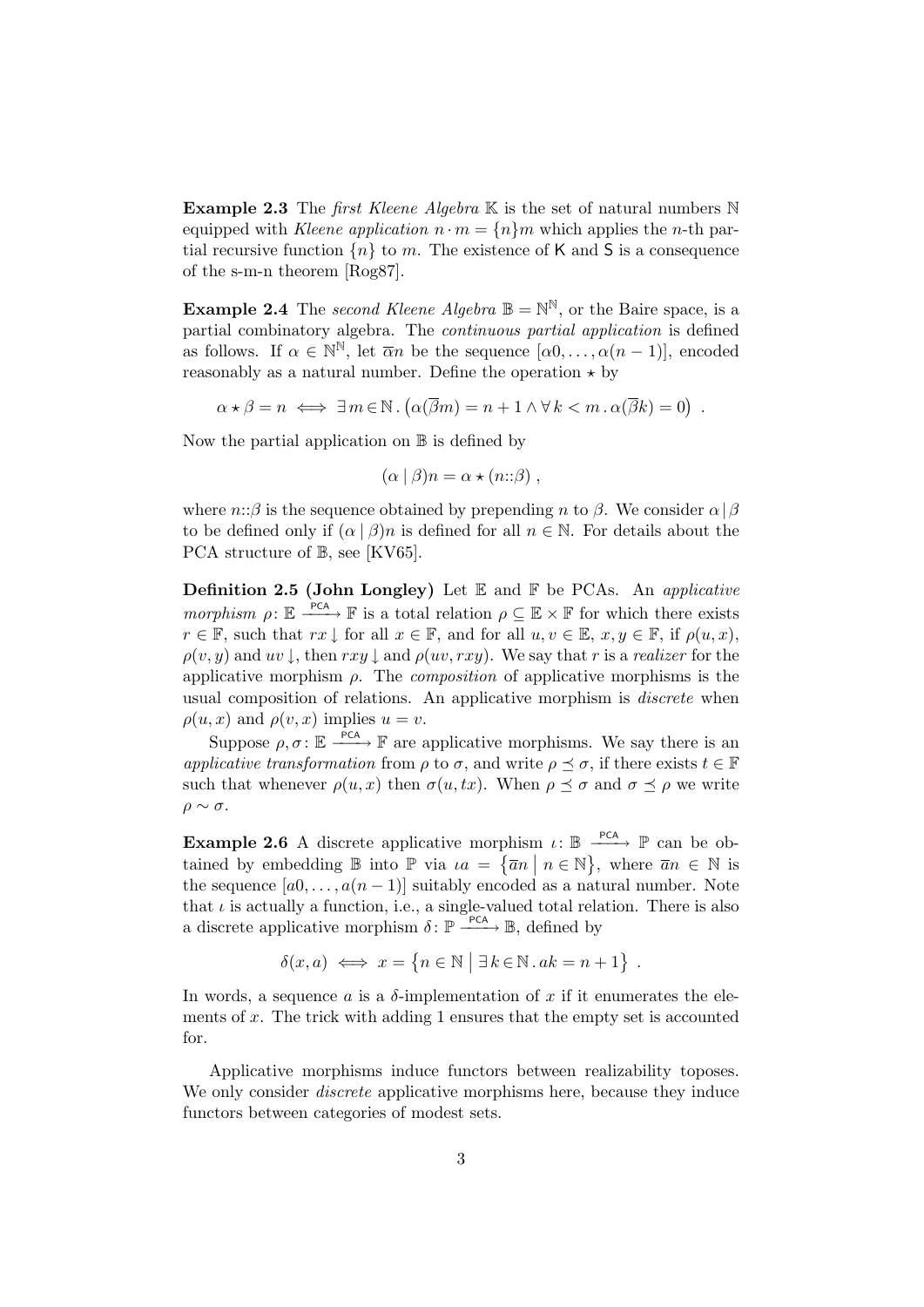**Definition 2.7** Let A be a PCA. A modest set  $(S, \Vdash_S)$  over A is a set S with a *realizability relation*  $\Vdash_S \subseteq A \times S$  such that for every  $x \in S$  there exists  $a \in A$  such that  $a \Vdash_S x$ , and for all  $a \in A$ ,  $x, y \in S$ ,

$$
(a \Vdash_S x) \land (a \Vdash_S y) \Longrightarrow x = y.
$$

A realized function  $f: (S, \Vdash_S) \to (T, \Vdash_T)$  between modest sets is a function  $f: S \to T$  that is tracked by some  $a \in A$ , which means that, for all  $x \in S$ ,

$$
(b \Vdash_S x) \Longrightarrow ab \downarrow \wedge (ab \Vdash_T fx).
$$

The category of modest sets and realized functions is denoted by  $Mod(A)$ .

The category of modest sets  $\text{Mod}(\mathbb{A})$  is equivalent to the perhaps better known category  $PER(A)$  of partial equivalence relations on  $A$ .

**Example 2.8** The category  $\text{Mod}(\mathbb{P})$  is equivalent to the category of *count*ably based equilogical spaces [BBS98]. A countably based equilogical space is a pair  $(X, \equiv_X)$  where X is a countably based  $T_0$ -space and  $\equiv$  is an equivalence relation on X. A morphism  $[f]$ :  $(X, \equiv_X) \to (Y, \equiv_Y)$  is an equivalence class of equivalence preserving continuous maps. Two such maps are considered equivalent when they map equivalent points to equivalent points.

**Example 2.9** The category  $\text{Mod}(\mathbb{K})$  is closely related to Eršov's numbered set. The modest sets over  $\mathbb K$  are equivalent to the category of partial numerings, which are partial surjections  $\mathbb{N} \to S$ . Eršov's numbered sets are the total surjections from  $\mathbb N$ , and in  $\mathsf{Mod}(\mathbb{K})$  they are the regular quotients of the natural number object.

**Example 2.10** The category  $\text{Mod}(\mathbb{B})$  is the ambient category of Type Two *Effectivity* [Wei00]. It is equivalent to 0-*equilogical spaces* [Bau00], which is the full subcategory on those countably based equilogical spaces whose underlying topological space is 0-dimensional.

Any discrete applicative morphism  $\rho: \mathbb{E} \xrightarrow{\text{PCA}} \mathbb{F}$  induces a functor

$$
\widehat{\rho}\colon \mathsf{Mod}(\mathbb{E}) \longrightarrow \mathsf{Mod}(\mathbb{F}) ,
$$

defined as follows. A modest set  $(S, \Vdash_S)$  over  $\mathbb E$  is mapped to  $\hat{\rho}(S, \Vdash_S)$  $(S, \Vdash_{\widehat{\partial}S})$  where  $\Vdash_{\widehat{\partial}S}$  is defined by

$$
a \Vdash_{\widehat{\rho}S} x \iff \exists b \in \mathbb{E} \cdot ((b \Vdash_S x) \land \rho(b, a))
$$
.

A realized map  $f: (S, \Vdash_S) \to (T, \Vdash_T)$  is mapped to the same map  $\hat{\rho}f =$  $f: S \to T$ . To see that  $\hat{\rho} f$  is realized, let  $r \in \mathbb{F}$  be a realizer for  $\rho$ , and let  $a \in \mathbb{E}$  be a realizer for f. Because  $\rho$  is total there exists  $b \in \mathbb{F}$  such that  $\rho(a, b)$ , and rb is a realizer for  $\hat{\rho}f$ .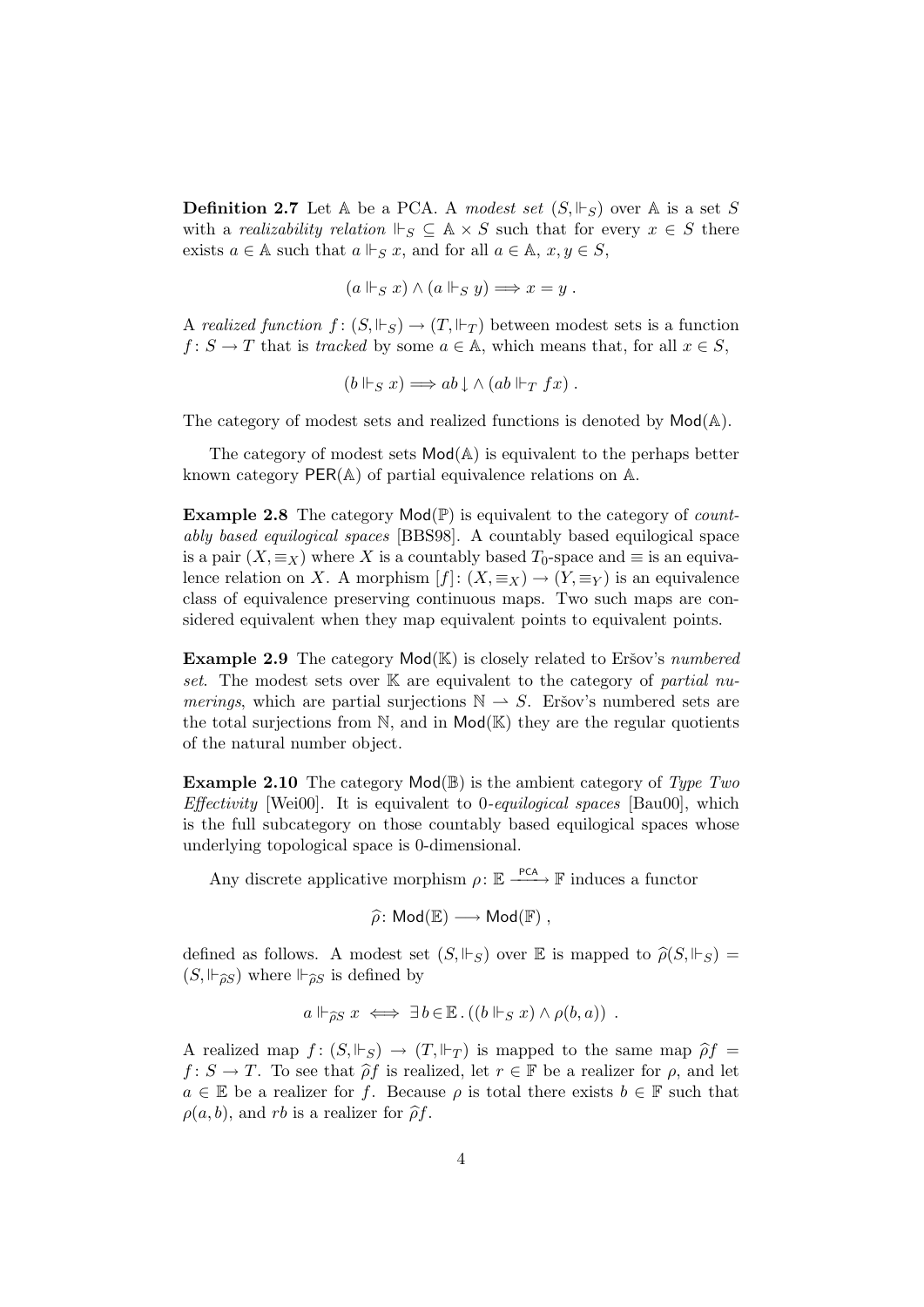#### 2.1 Sheaves over a PCA

We would like to embed  $Mod(A)$  into a sheaf topos. An obvious choice is the topos of sheaves for a subcanonical Grothendieck topology on  $Mod(A)$ , which is generated by suitable regular epimorphic families. There is an equivalent but much simpler description of this topos, which is obtained as follows.

For the site we take the category  $\langle A \rangle$  whose objects are subsets of A, and morphisms are the realized maps between subsets of A. More precisely, if  $X, Y \subseteq A$  then a morphism  $f: X \to Y$  is a function  $f: X \to Y$  for which there exists  $a \in A$  such that, for all  $b \in X$ ,  $ab \downarrow$  and  $fb = ab$ .

In many cases  $\langle A \rangle$  is equivalent to a well known category. For example,  $\langle \mathbb{P} \rangle$  is equivalent to the category  $\omega$ Top<sub>0</sub> of countably based  $T_0$ spaces, whereas  $\langle \mathbb{B} \rangle$  is equivalent to the category 0Dim of countably based 0-dimensional Hausdorff spaces.

In order to obtain a convenient description of the Grothendieck topology on  $\langle A \rangle$  we need to know precisely which coproducts exist in  $\langle A \rangle$ . For this the purpose we prove Lemma 2.11 below. Let us call a family  $(X_i)_{i\in I}$  non-trivial if none of the objects  $X_i$  are initial. We are only interested in coproducts of non-trivial families because we can always omit any summands that are initial. The cardinality of a set  $I$  is denoted by  $|I|$ .

**Lemma 2.11** Let  $\mathbb A$  be a PCA. There exists a regular cardinal number  $w(\mathbb A)$ , called the weight of A, such that the coproduct of a non-trivial family  $(X_i)_{i\in I}$ exists in  $\langle A \rangle$  if, and only if,  $|I| < w(A)$ .

Proof. We prove the following statement: if a coproduct of a non-trivial family  $(X_i)_{i\in I}$  exists in  $\langle A \rangle$ , then coproducts of all *I*-indexed families exist. We then take as the weight of  $A$  the smallest cardinal  $\kappa$  for which there exists a non-trivial  $\kappa$ -indexed family such that its coproduct does not exist in  $\langle \mathbb{A} \rangle$ .

Let  $(X_i)_{i\in I}$  be a non-trivial family and let  $C = \coprod_{i\in I} X_i$  be its coproduct in  $\langle A \rangle$ , with canonical injections  $e_i: X_i \to C$  that are realized by  $r_i \in A$ , for each  $i \in I$ . We denote the image of  $X_i$  under  $e_i$  by  $e_i(X_i)$ .

First we show that the coproduct of  $(1)_{i\in I}$  exists. An object in  $\langle A \rangle$  is initial if, and only if, it is the empty set. Because  $(X_i)_{i\in I}$  is non-trivial the sets  $e_i(X_i)$  are non-empty, hence there exists a choice function  $c: I \to \mathbb{A}$  such that  $c_i \in e_i(X_i)$  for all  $i \in I$ . The function c is injective because  $e_i(X_i) \cap$  $e_j(X_j) = \emptyset$  when  $i \neq j$ . We show that  $S = \{c_i \mid i \in I\}$  is a coproduct of the family  $(1)_{i\in I}$  with the *i*-th canonical injection realized by K $c_i$ . It suffices to find a realizer for an arbitrary function  $f: S \to \mathbb{A}$ . Let  $g_i: X_i \to \mathbb{A}$  be the morphism realized by  $\mathsf{K}(f(c_i))$ . Then there exists a unique morphism  $g: C \to \mathbb{A}$ , realized by some  $s \in \mathbb{A}$ , such that  $g(e_i(x)) = g_i(x) = f(c_i)$  for all  $i \in I$  and all  $x \in X_i$ . In particular,  $f(c_i) = g(c_i) = sc_i$  for all  $i \in I$ , hence s realizes f.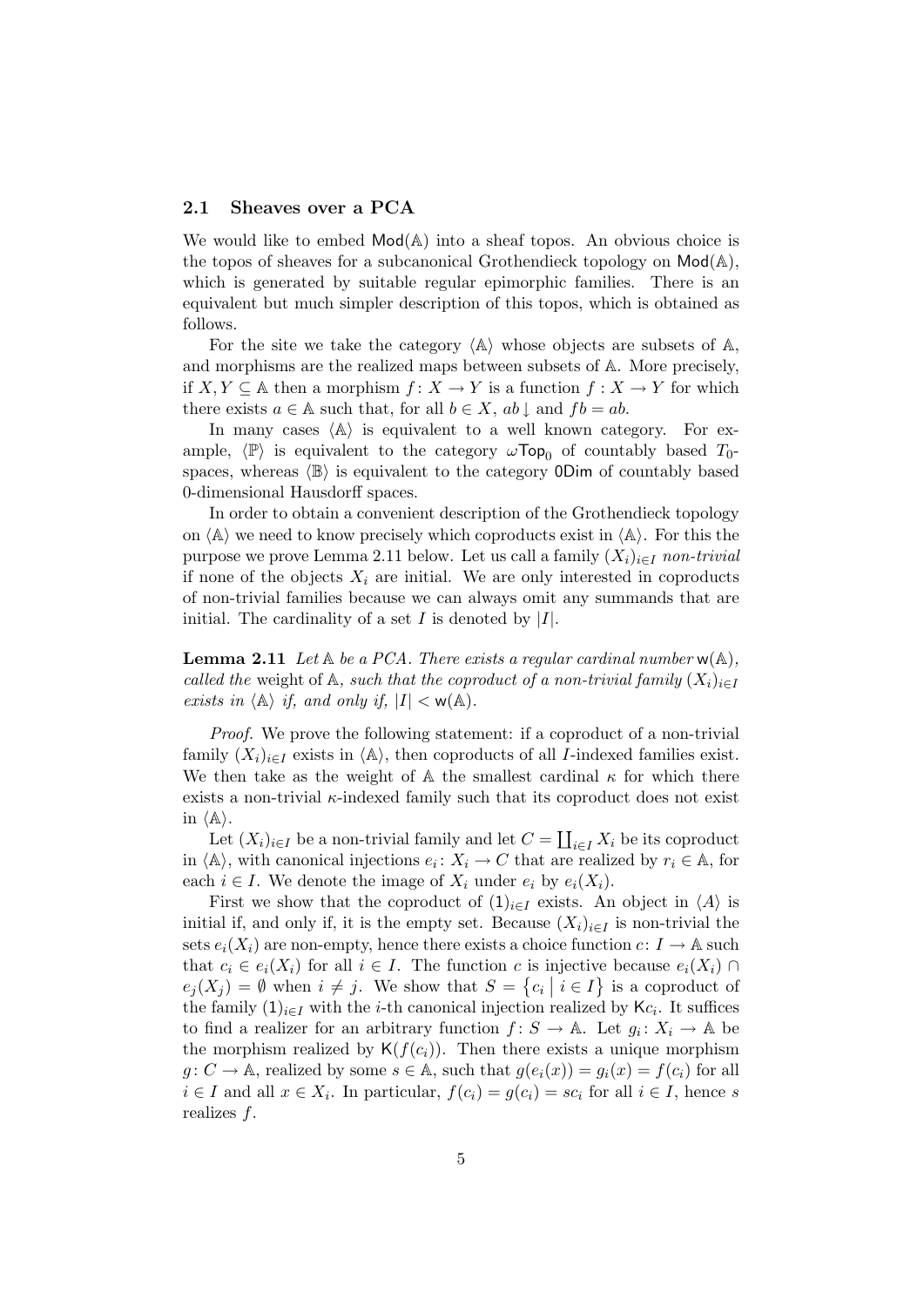Now let  $(Y_i)_{i\in I}$  be an arbitrary *I*-indexed family. We claim that the set  $T = \{ \langle c_i, u \rangle \mid i \in I \land u \in Y_i \}$  is a coproduct of  $(Y_i)_{i \in I}$  with the *i*-th canonical injection realized by  $\lambda^* u$ .  $\langle c_i, u \rangle$ . Let  $(g_i: Y_i \to Z)_{i \in I}$  be a cocone, where  $g_i$ is realized by  $t_i \in A$  for every  $i \in I$ . We only need to show that the map  $\langle c_i, u \rangle \mapsto g_i(u) \colon T \to Z$  is realized. Define  $f \colon S \to \mathbb{A}$  by  $f(c_i) = t_i$ . Because S is a coproduct of 1's f is realized by some  $s \in A$ . The map  $\langle c_i, u \rangle \mapsto g_i(u)$ is then realized by  $\lambda^* w$ .  $(s(\text{fst } w))(\text{snd } w)$ .

It remains to show that  $w(A)$  is a regular cardinal. It is necessarily infinite because  $\langle A \rangle$  always has all finite coproducts. By [Jec97, Lemma 3.6], it suffices to show that  $\sum_{i \leq \lambda} \kappa_i < w(\mathbb{A})$  whenever  $\lambda < w(\mathbb{A})$  and  $\kappa_i < w(\mathbb{A})$ for all  $i < \lambda$ . For every  $i < \lambda$ , the coproduct  $K_i = \coprod_{j < \kappa_i} 1$  exists in  $\langle A \rangle$ because  $\kappa_i < w(\mathbb{A})$ . Similarly, the coproduct  $L = \coprod_{i < \lambda} K_i$  exists. But L is also a coproduct of  $\sum_{i<\lambda} \kappa_i$  many copies of 1, therefore  $\sum_{i<\lambda} \kappa_i < w(\mathbb{A})$ .

The name *weight* of a PCA is motivated by the fact that in a topological PCA it often happens that its weight is the successor of its topological weight, which is the cardinality of a minimal base for its topology. For example, the topological weights of  $\mathbb P$  and  $\mathbb B$  are  $\aleph_0$  and their weights are  $\aleph_1$  because  $\langle \mathbb{P} \rangle \simeq \omega \text{Top}_0$  and  $\langle \mathbb{B} \rangle \simeq 0$ Dim have precisely all countable coproducts. The first Kleene algebra has weight  $\aleph_0$ . PCAs built as syntactic models of the untyped  $\lambda$ -calculus typically have weight  $\aleph_0$  because the corresponding sites have precisely all the finite coproducts.

**Corollary 2.12** Let  $A$  be a PCA. In Mod $(A)$ , the coproduct of a non-trivial family  $(X_i)_{i\in I}$  exists if, and only if,  $|I| < \mathsf{w}(\mathbb{A})$ .

*Proof.* The category  $\langle A \rangle$  is the full subcategory of  $Mod(A)$  on the *canon*ically separated modest sets, which in turn is equivalent to the full subcategory  $\text{Proj}(\mathbb{A})$  on the regular projective modest sets over  $\mathbb{A}$ . It is easy to check that the inclusion of  $\text{Proj}(\mathbb{A})$  into  $\text{Mod}(\mathbb{A})$  preserves and reflects all coproducts that exist. By combining this with the fact that every modest set is covered by a regular epi whose domain is regular projective, we get the desired result.

As the Grothendieck topology on  $\langle A \rangle$  we take the *coproduct topology C* which is generated by those families  $\{f_i: Y_i \to X\}_{i \in I}$  for which  $|I| < \mathsf{w}(\mathbb{A})$ and the morphism  $[f_i]_{i \in I} : \coprod_{i \in I} Y_i \to X$  is an isomorphism.

**Definition 2.13** The category of sheaves on  $\langle A \rangle$  for the coproduct topology is denoted by  $\mathsf{Sh}(\mathbb{A})$ .

Observe that the sheaves on  $\langle A \rangle$  are simply those presheaves P that "preserve products", i.e.,  $P(\coprod_i Y_i) \cong \prod_i PY_i$ .

**Theorem 2.14** The category  $\text{Sh}(\mathbb{A})$  is equivalent to the category of sheaves  $\mathsf{Sh}(\mathsf{Mod}(\mathbb{A}), R)$  for the subcanonical Grothendieck topology R generated by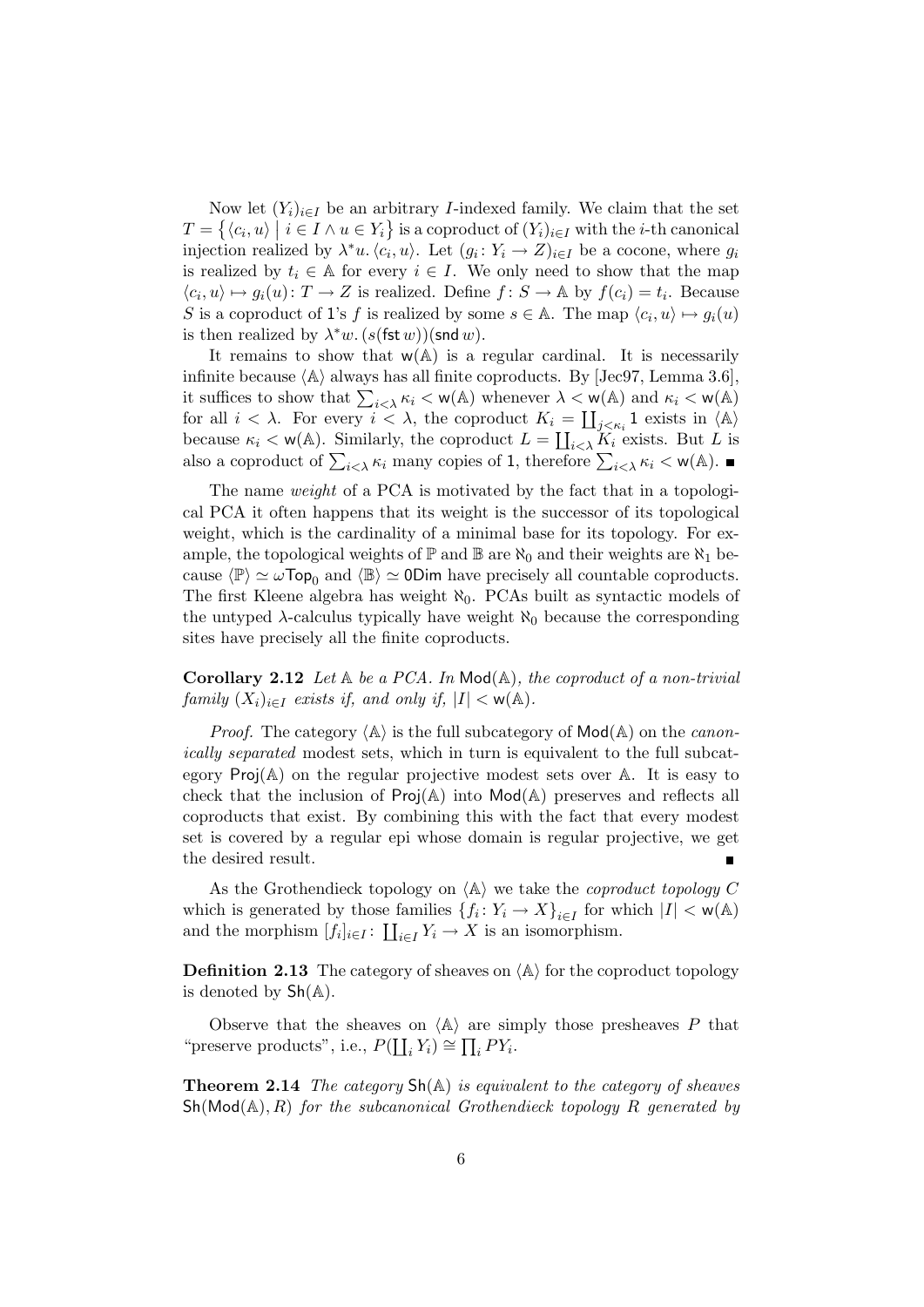those families  $\{f_i: B_i \to A\}_{i \in I}$  for which  $|I| < w(\mathbb{A})$  and the morphism  $[f_i]_{i\in I}$ :  $\coprod_{i\in I} B_i \to A$  is a regular epi.

*Proof.* As in the proof of Corollary 2.12, we may replace  $\langle A \rangle$  with the equivalent category Proj(A) of regular projective modest sets over A.

Let the jointly-split topology S on  $\text{Proj}(\mathbb{A})$  be generated by those families  ${f_i \colon B_i \to A}_{i \in I}$  for which  $|I| < w(\mathbb{A})$  and the morphism

$$
[f_i]_{i \in I} \colon \coprod_{i \in I} B_i \to A
$$

splits, i.e., has a right inverse  $s: A \to \coprod_{i \in I} B_i$ . Let us verify that the jointly split families form a basis for Grothendieck topology:

- 1. Isomorphisms cover: It is obvious that an isomorphism is covering since it is split by its inverse.
- 2. Stability under pullbacks: Suppose  $\{f_i: B_i \to A\}_{i \in I}$  covers A. Consider the pullback along  $g: C \to A$ . Since coproducts in  $\langle A \rangle$  are stable, we get a pullback diagram



The morphism s in the above diagram is the splitting of  $[f_i]_i$ . We want to show that the left-hand vertical morphism splits, which follows easily from the pullback property of the diagram. Since  $[f_i]_i \circ s \circ g =$  $1_C \circ g$  there exists a unique arrow  $t: C \to \coprod_i g^*B_i$  such that  $1_C =$  $[g^*f_i]_i \circ t$ , as required.

3. Transitivity: Suppose  $\{f_i: B_i \to A\}_{i \in I}$  is a covering family, and for each  $i \in I$ , the family  $\{g_{ij}: C_{ij} \to B_i\}_{j \in J_i}$  covers  $B_i$ . Then  $[f_i]_i$  splits by a morphism s and  $[g_{ij}]_j$  splits by a morphism  $r_i$ , for each  $i \in I$ . The coproduct  $C = \coprod_{i \in I} \coprod_{j \in J_i} C_{ij}$  exists because  $\sum_{i \in I} |J_i| < w(\mathbb{A})$ . This is so because  $w(A)$  is a regular cardinal,  $|I| < w(A)$  and  $|J_i| < w(A)$ for all  $i \in I$ . The map  $[f_i \circ g_{ij}]_{ij} : C \to A$  splits by  $\left(\sum_{i \in I} r_i\right) \circ s$ .

Next, we show that the jointly split families generate precisely the coproduct topology C. We need to show that a sieve  $\{f_i: B_i \to A\}_{i \in I}$  contains an Scover if, and only if, it contains a C-cover. One direction is easy, since every C-cover is obviously an S-cover. For the converse, if  ${f_j : B_j \to A}_{j \in J}$  is jointly split by  $s: A \to \coprod_{j \in J} B_j$ , then we can decompose A into a coproduct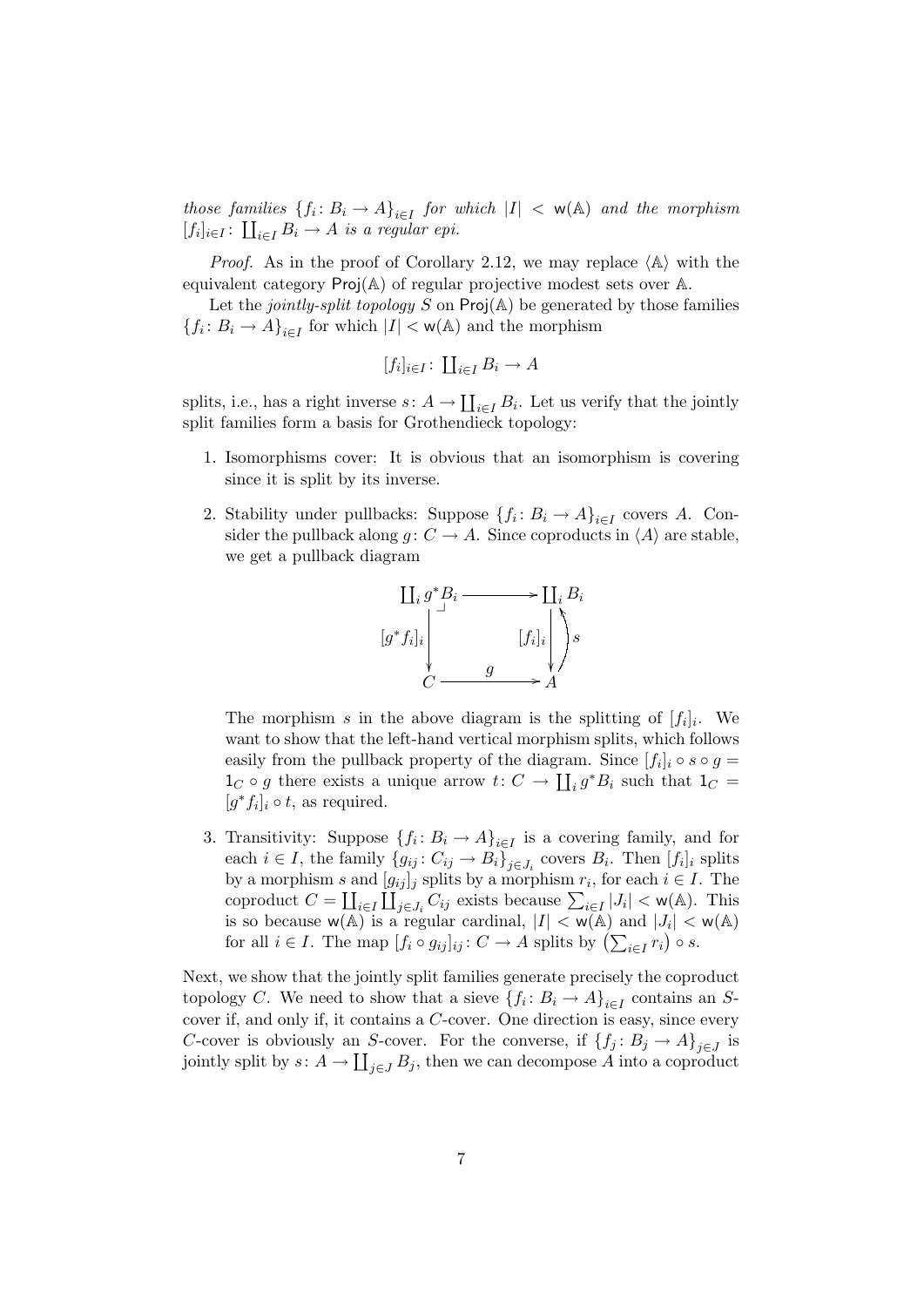$A \cong \coprod_{j\in J} s^*B_j$ , as in the pullback diagram



Therefore, if a sieve contains a jointly split family  $\{f_j: B_j \to A\}_{j \in J}$ , then it also contains a family whose coproduct is isomorphic to A.

As in the statement of the theorem, let  $R$  be the Grothendieck topology on  $\text{Mod}(A)$  generated by those families  $\{f_i: B_i \to A\}_{i \in I}$  for which  $|I| < \mathsf{w}(A)$ and  $[f_i]_{i\in I}$ :  $\coprod_{i\in I} B_i \to A$  is a regular epi. To finish the proof, we apply the Comparison Lemma [MM92, Appendix, Corollary 4.3] to  $\text{Sh}(\text{Mod}(\mathbb{A}), R)$ and  $\mathsf{Sh}(\mathsf{Proj}(\mathbb{A}), S)$ . For this we must check three conditions:

- 1. Topology  $R$  is subcanonical: we chose  $R$  to be generated by certain regular-epimorphic families.
- 2. Every object in  $Mod(A)$  is R-covered by objects in  $Proj(A)$ : this is equivalent to every modest set being a regular quotient of a regular projective modest set, which is the case.
- 3. A family  $\{f_i: B_i \to A\}_{i \in I}$  is S-covering in Proj(A) if, and only if, it is R-covering in Mod( $\mathbb{A}$ ): this holds because a morphism  $f: B \to A$  in  $Proj(A)$  is split if, and only if, it is a regular epi in  $Mod(A)$ . Indeed, if it is split then it is a regular epi by a general category-theoretic argument. Conversely, suppose  $f: B \to A$  is a regular epi and  $A \in \text{Proj}(\mathbb{A})$ . Since A is regular projective there exists a right inverse  $s: B \to A$ of  $f$ , hence  $f$  is split.

 $\blacksquare$ 

#### Corollary 2.15 The Yoneda embedding

$$
\mathsf{Mod}(\mathbb{A}) \xrightarrow{y} \mathsf{Sh}(\mathbb{A})
$$

is full and faithful, preserves the locally cartesian closed structure, regular epis, and coproducts. In terms of categorical logic, it preserves and reflects validity of formulas involving full first-order logic, exponentials, dependent types, disjoint sum types, and quotients of  $\neg$ -stable equivalence relations. In addition, y preserves infinitary disjunctions and coproducts of cardinality less than  $w(A)$ . In case  $w(A) \geq \aleph_1$ , y also preserves the natural numbers object.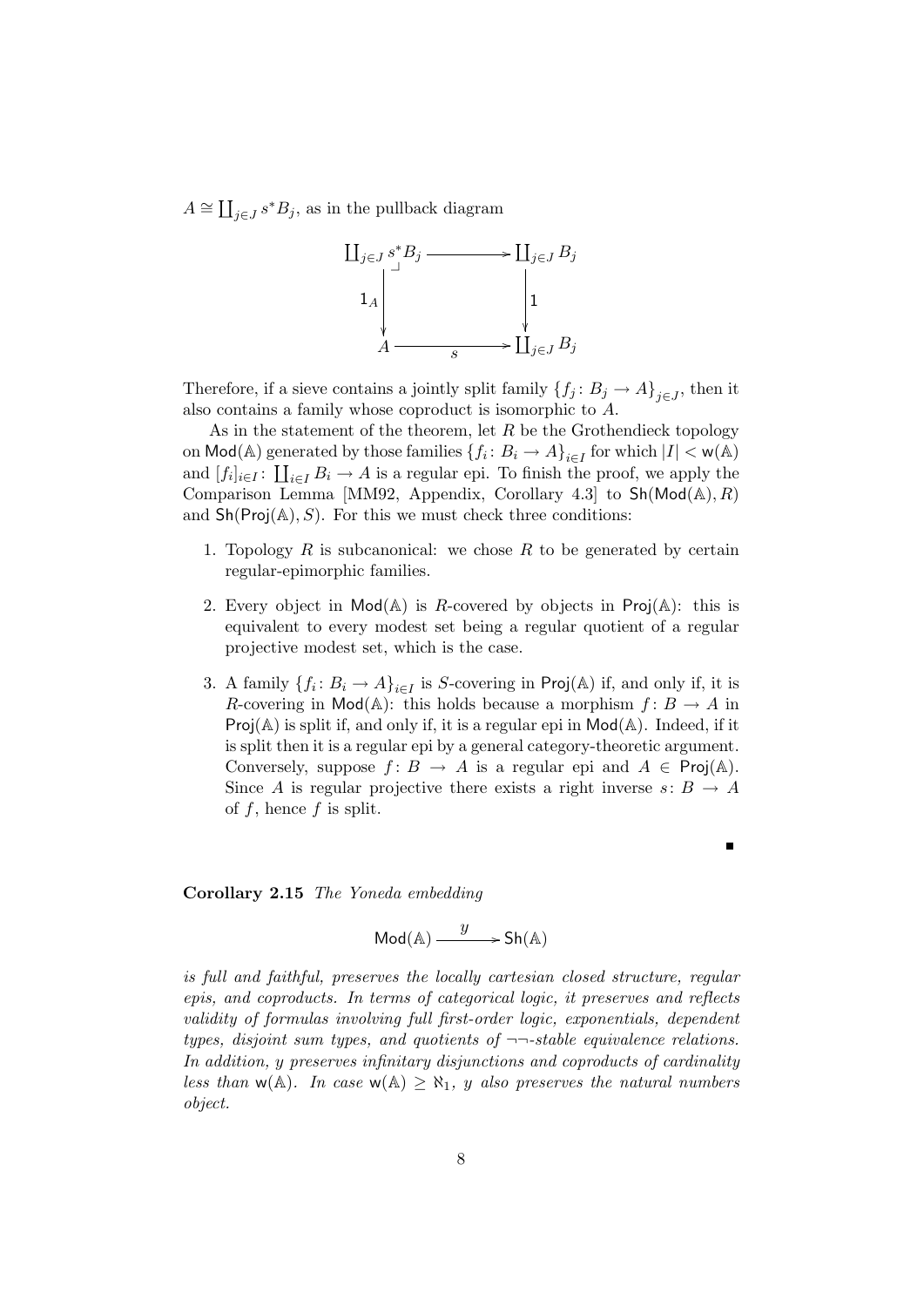More precisely, the functor y is defined as follows. If  $I: \langle A \rangle \to \mathsf{Mod}(A)$  is the inclusion, then for  $S \in Mod(A)$ ,  $yS = Hom(I(\square), S)$  where the hom-set is taken in  $Mod(A)$ . We do not have to compose with sheafification because the topology is subcanonical.

The Yoneda embedding y itself extends similarly along the inclusion  $J: Mod(A) \to RT(A)$  of modest sets into the realizability topos for A, to give a functor  $Y: RT(\mathbb{A}) \to Sh(\mathbb{A})$ , as indicated below.



The functor Y is defined much like y, i.e., for  $X \in RT(\mathbb{A})$ , let  $Y(X) =$ Hom( $J(\square)$ , X), where the hom-set is now taken in RT(A). It can be shown fairly easily that  $Y$  also preserves first-order logic, but unlike  $y$ , it is not faithful (since the modest sets do not generate  $\mathsf{RT}(\mathbb{A})$ ), nor does it preserve exponentials.

Example 2.16 Countably based equilogical spaces embed via the Yoneda embedding into the topos  $\mathsf{Sh}(\mathbb{P}) \simeq \mathsf{Sh}(\omega \mathsf{Top}_0, C_{\omega})$  of sheaves on the countably based  $T_0$  spaces equipped with the countable coproducts topology.

**Example 2.17** The topos  $\mathsf{Sh}(\mathbb{K})$  is closely related to Mulry's *recursive* topos R [Mul82]. Specifically, a site for R is the category R of r.e. sets and partial recursive functions, equipped with the finite cover topology; the evident inclusion functor  $i : \mathsf{R} \hookrightarrow \langle \mathbb{K} \rangle$  induces a geometric morphism  $\mathsf{Sh}(\mathbb{K}) \to \mathcal{R}$  which, however, is not an equivalence. To see this, consider an *immune set*<sup>1</sup>  $I \subseteq \mathbb{N}$  as an object of  $\langle \mathbb{K} \rangle$ . A non-recursive function  $h : I \to I$ induces a natural endomorphism  $h$ ∘ – on the restricted representable functor Hom $(i(-), I)$  in  $\mathcal R$  which is not induced by any morphism in Sh(K).

**Example 2.18** The category  $Mod(\mathbb{B})$  embeds into the topos  $Sh(\mathbb{B})$  which is equivalent to the topos  $\mathsf{Sh}(\mathsf{ODim}, C_\omega)$ , where  $\mathsf{ODim}$  is the category of countably based 0-dimensional Hausdorff spaces.

#### 2.2 Functors Induced by Applicative Morphisms

Recall that a discrete applicative morphism  $\rho: \mathbb{E} \longrightarrow^{\text{PCA}} \mathbb{F}$  induces a functor  $\hat{\rho}$ : Mod( $\mathbb{E}$ )  $\rightarrow$  Mod( $\mathbb{F}$ ). This functor preserves finite limits and regular epis by [Lon94]. Suppose that in addition  $\hat{\rho}$  preserves those coproducts

 $1$ -Recall that an immune set is an infinite set which does not contain any infinite r.e. sets, see e.g. [Rog87].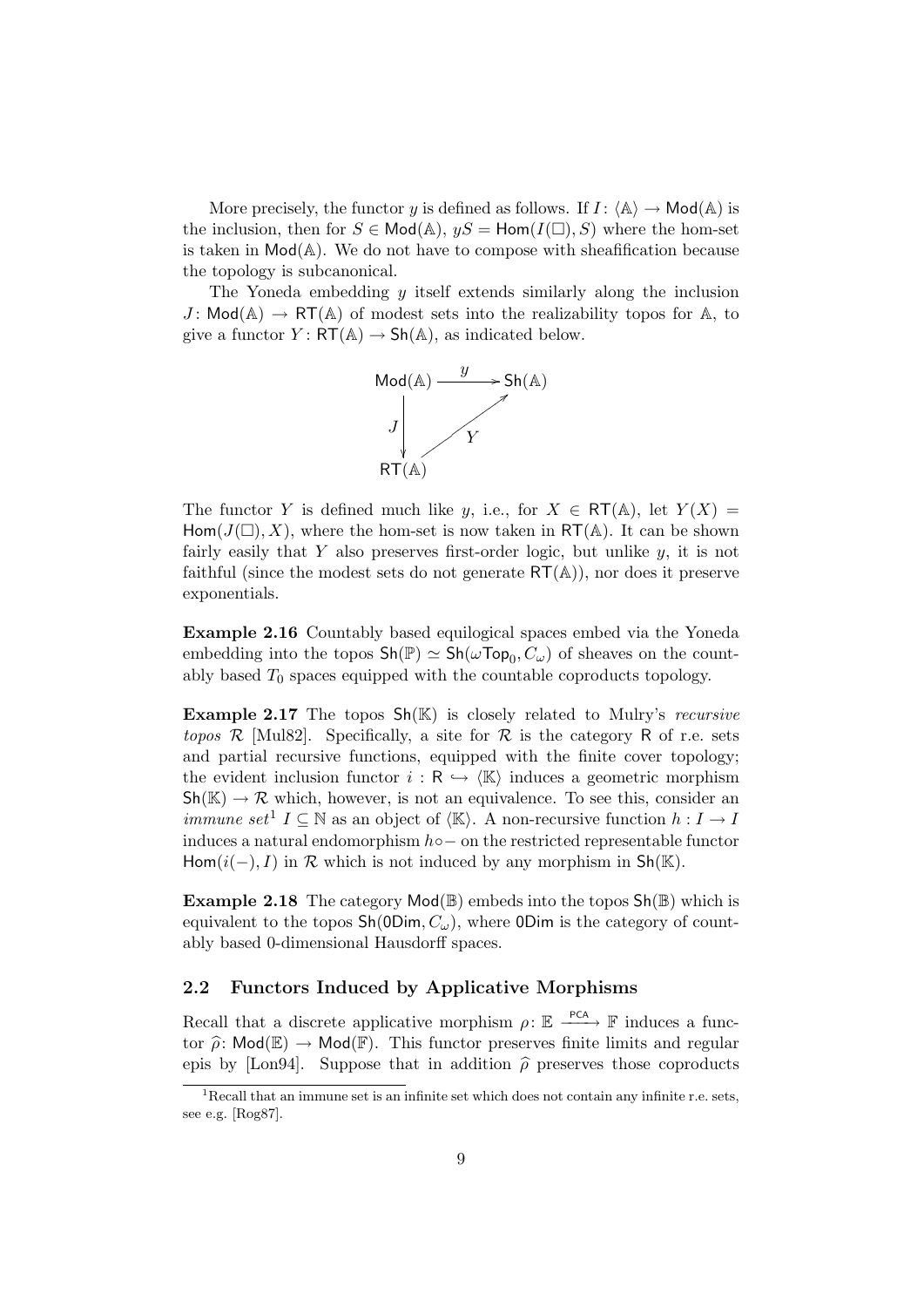that  $\text{Mod}(\mathbb{E})$  has, and call such a functor  $\text{+}$ -preserving. Then  $\widehat{\rho}$  preserves covering families, and so (by [MM92, Section VII.7]) induces a geometric morphism  $(\rho^*, \rho_*)$ : Sh $(\mathbb{F}) \to$  Sh $(\mathbb{E})$  between the corresponding sheaf toposes, as in the diagram below.

Sh(E) 
$$
\xrightarrow{\rho_*}
$$
 Sh(F)  
\ny  
\nMod(E)  $\xrightarrow{\rho^*}$  y  
\nMod(F)

.

The inverse image part  $\rho^*$  of the geometric morphism in the above diagram makes the evident square commute up to natural isomorphism.

#### 2.3 Applicative Retractions Induce Local Maps of Toposes

A pair of applicative morphisms  $\delta: \mathbb{E} \xrightarrow{\text{PCA}} \mathbb{F}$  and  $\eta: \mathbb{F} \xrightarrow{\text{PCA}} \mathbb{E}$  such that  $1_{\mathbb{F}} \prec \delta \circ \eta$  and  $\eta \circ \delta \preceq 1_{\mathbb{E}}$  is called an *applicative adjunction*, written  $(\eta \rightarrow \eta)$  $\delta$ ):  $\mathbb{E} \longrightarrow^{\text{PCA}} \mathbb{F}$ , see [Lon94]. An applicative adjunction for which  $\delta \circ \eta \sim 1_{\mathbb{F}}$ is called an applicative retraction.

**Example 2.19** As Peter Lietz observed, the morphisms  $(\iota \cdot \delta)$ :  $\mathbb{P} \xrightarrow{\text{PCA}} \mathbb{B}$ of example 2.6 form an applicative retraction. See [Bau00] for details.

Let  $(\eta - \delta)$ :  $\mathbb{E} \stackrel{\text{PCA}}{\longrightarrow} \mathbb{F}$  be an applicative retraction of discrete applicative morphisms. Then the induced functors  $\hat{\eta}$  and  $\hat{\delta}$  form an adjoint pair  $\hat{\eta}$  +  $\hat{\delta}$ ,

$$
\mathsf{Mod}(\mathbb{E}) \xrightarrow{\widehat{\eta}} \mathsf{Mod}(\mathbb{F})
$$

In addition,  $\hat{\delta} \circ \hat{\eta} \cong 1_{\text{Mod}(\mathbb{F})}$ . Suppose that  $\hat{\delta}$  is +-preserving. Combining this with (1) we get three edicint functors  $x^* \dashv x = \delta^* \dashv \delta$ this with (1), we get three adjoint functors  $\eta^*$  +  $\eta_* = \delta^*$  +  $\delta_*$ ,

$$
\text{Sh}(\mathbb{E})\xrightarrow{\eta^*} \text{Sh}(\mathbb{F})
$$

where  $\delta^* \circ \eta^* \cong 1_{\mathsf{Sh}(\mathbb{F})}$ . Thus, a +-preserving discrete applicative retraction  $(\eta + \delta) : \mathbb{E} \longrightarrow^{\mathsf{PCA}} \mathbb{F}$  induces a local map of toposes  $\mathsf{Sh}(\mathbb{E}) \to \mathsf{Sh}(\mathbb{F})$ . Such maps were studied by Birkedal in [Bir99]; there and in [ABS99] a  $\sharp$ -b calculus for the internal logic is obtained, which can be used here to compare realizability in modest sets over E with that over F.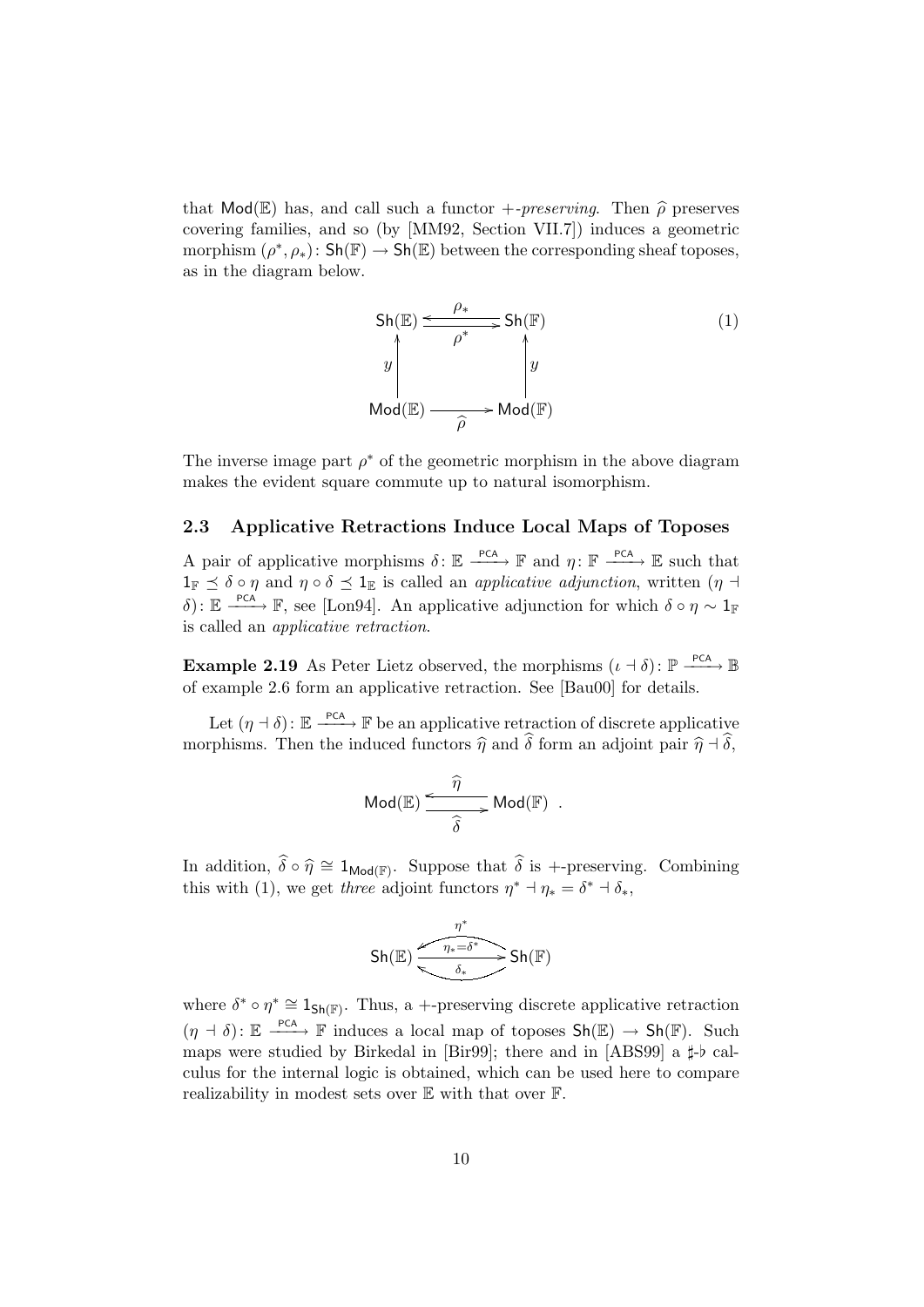An applicative retraction does not seem to induce a third adjoint if we use *realizability toposes*  $RT(\mathbb{E})$  and  $RT(\mathbb{F})$  instead of sheaf toposes (although one might consider relative realizability [Bir99, ABS99]). On the other hand, many applicative retractions that we have encountered are +-preserving, and so they induce local maps of sheaf toposes. A good conceptual explanation of this phenomenon would be desirable.

#### 2.4 A Forcing Semantics for Realizability

The following theorem spells out the Kripke-Joyal semantics in  $\mathsf{Sh}(\mathbb{A})$ , see [MM92, Section VI.6]. The interpretation of disjunction, negation and existential quantification is simpler than the usual one due to the simple nature of the coproduct topology on the site  $\langle A \rangle$ .

Theorem 2.20 Let  $X, Y \in Sh(\mathbb{A})$ , and let

 $x: X \mid \phi(x)$   $x: X \mid \psi(x)$   $x: X, y: Y \mid \rho(x, y)$ 

be formulas in the internal language of  $\text{Sh}(\mathbb{A})$ . Let  $A \in \langle \mathbb{A} \rangle$  and  $a \in XA$ . The Kripke-Joyal forcing relation  $\models$  is interpreted as follows:

- 1.  $A \models \phi(a) \land \psi(a)$  if, and only if,  $A \models \phi(a)$  and  $A \models \psi(a)$ .
- 2.  $A \models \phi(a) \vee \psi(a)$  if, and only if, there exist  $A_1, A_2 \in \langle A \rangle$  such that  $A = A_1 + A_2$ , with  $A_1 \models \phi(a \cdot \iota_1)$  and  $A_2 \models \psi(a \cdot \iota_2)$ .
- 3.  $A \models \phi(a) \longrightarrow \psi(a)$  if, and only if, for all  $f : B \longrightarrow A$  in  $\langle A \rangle$ , if  $B \models \phi(a \cdot f)$  then  $B \models \psi(a \cdot f)$ .
- 4.  $A \models \neg \phi(a)$  if, and only if, for all  $f : B \to A$  in  $\langle A \rangle$ , if  $B \models \phi(a \cdot f)$ then  $B=0$ .
- 5.  $A \models \forall y \in Y \cdot \rho(a, y)$  if, and only if, for all  $f : B \to A$  in  $\langle A \rangle$  and all  $b \in YB$ , one has  $B \models \rho(a \cdot f, b)$ .
- 6.  $A \models \exists y \in Y \,.\, \rho(a, y)$  if, and only if,  $A = \coprod_{i \in I} A_i$  in  $\langle A \rangle$ ,  $|I| < w(A)$ , and for each  $i \in I$  there exist  $b_i \in YA_i$  such that  $A_i \models \rho(a \cdot \iota_i, b_i)$ .

Proof. We only need to show that the standard interpretations of disjunction, negation, and existential quantification simplify to the forms stated in the theorem. This follows easily from the characterization of the topology via the disjoint sum basis.

Let us first consider disjunction. Suppose  $A \models \phi(a) \vee \psi(a)$ . Then there exists a family  $\{i_i: A_i \to A\}_{i \in I}$  such that  $[i_i]: A_1 + \cdots + A_k \to A$  is an isomorphism and, for every  $i \in I$ ,  $A_i \models \phi(a \cdot \iota_i)$  or  $A_i \models \psi(a \cdot \iota_i)$ . Define the sets  $J$  and  $K$  by

$$
J = \{ i \in I \mid \models \phi(a \cdot \iota_i) \}, \qquad K = I \setminus J.
$$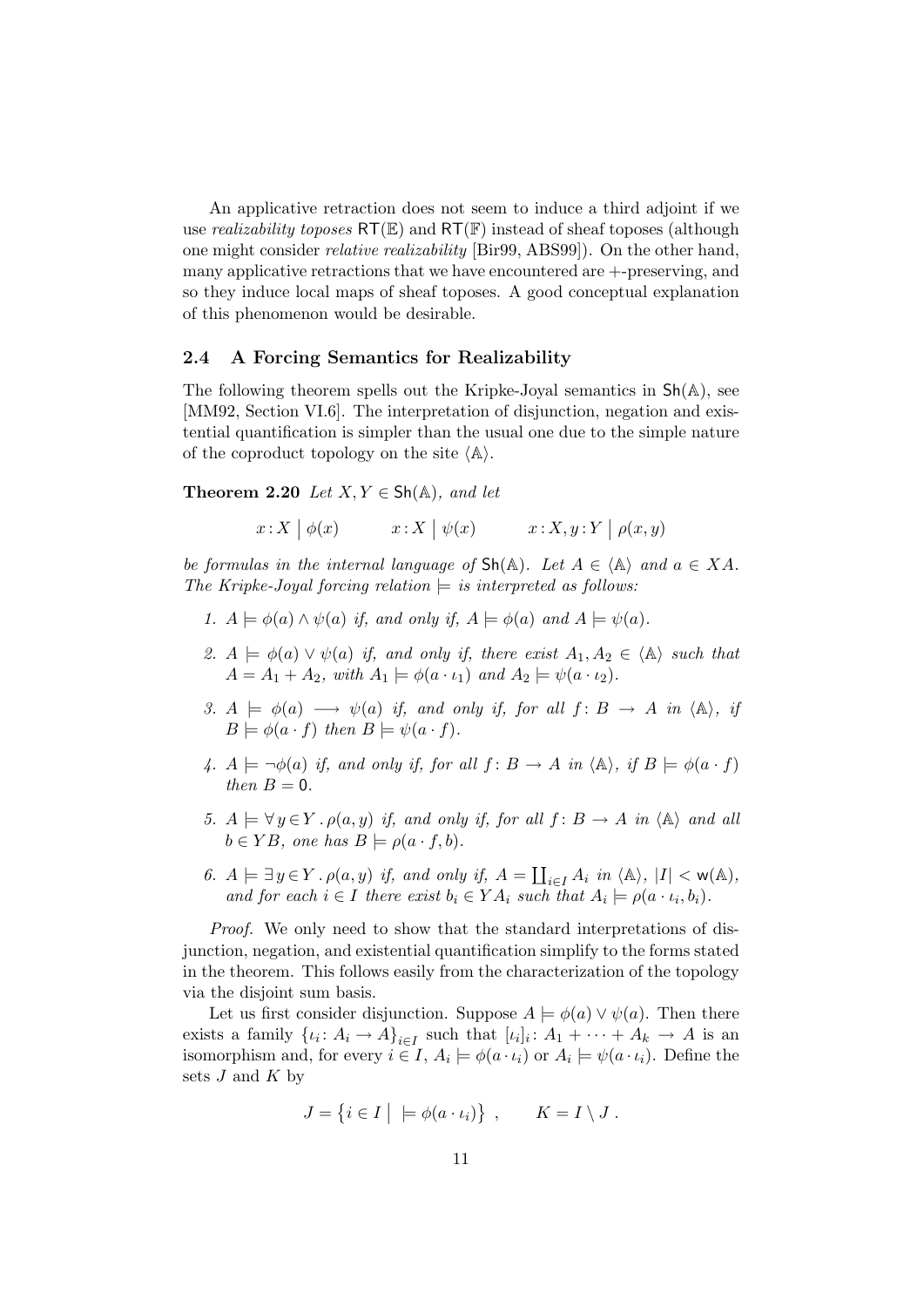Let  $A'_1 = \coprod_{j\in J} A_j$  and  $A'_2 = \coprod_{k\in K} A_k$ . Then it is clear that  $A = A'_1 + A'_2$ . Let  $\kappa_1 = [\iota_j]_{j \in J} : A_1 \to A$  and  $\kappa_2 = [\iota_k]_{k \in K} : A_2 \to A$  be the isomorphisms. It is now clear that  $A'_1 \models \phi(a \cdot \kappa_1)$  and  $A_2 \models \psi(a \cdot \kappa_2)$ , as required. The converse holds, since if  $A = A_1 + A_2$ ,  $A_1 \models \phi(a \cdot \iota_1)$  and  $A_2 \models \psi(a \cdot \iota_2)$ , then  $A \models \phi(a) \lor \psi(a)$  because the sum of canonical inclusions  $[\iota_1, \iota_2] : A_1 + A_2 \to A$ is an isomorphism, thus it covers A.

The interpretation of negation is correct because an object is covered by the empty family {} if, and only if, it is the initial object 0.

Suppose  $A \models \exists y \in Y \cdot \rho(a, y)$ . Then there is a family  $\{i : A_i \to A\}_{i \in I}$ such that  $A = \coprod_{i \in I} A_k$ ,  $\iota_i : A_i \to A$  is the canonical inclusion for every  $i \in I$ , and there exists  $b_i \in YA_i$  such that  $A_i \models \rho(a \cdot \iota_i, b_i)$ . This proves one direction. The converse is proved easily as well.

If Mod(A) has countable coproducts a clause involving countable disjunctions can be added. The forcing semantics can be restricted to the modest sets, as long as the formulas are restricted to first-order logic with exponentials, dependent types, subset types, and quotients of  $\neg\neg\neg\nexists$ stable equivalence relations. It is a consequence of Corollary 2.15 that such a formula is valid in the forcing semantics above if, and only if, it is valid in the realizability interpretation.

### 2.5 A Transfer Principle for Modest Sets

Suppose  $(\eta + \delta)$ :  $\mathbb{E} \xrightarrow{\text{PCA}} \mathbb{F}$  is an applicative retraction such that  $\widehat{\delta}$  is +preserving. The transfer principle from Awodey et. al. [ABS99] can be applied to the induced local map of toposes,

$$
\mathsf{Sh}(\mathbb{E})\xrightarrow{\eta^* \eta^*}{\underbrace{\eta_*=\delta^*}}\mathsf{Sh}(\mathbb{F})\ .
$$

We say that a formula  $\theta$  in the internal language of a topos is local<sup>2</sup> if it is built from atomic predicates, including equations, using first-order logic, and if in every subformula of the form  $\phi \longrightarrow \psi$ , there is no  $\forall$  or  $\longrightarrow$  in  $\phi$ .

If  $\theta$  is a local sentence in the internal logic of  $\mathsf{Sh}(\mathbb{F})$ , we write  $\mathsf{Sh}(\mathbb{F}) \models \theta$ when the canonical interpretation of  $\theta$  is valid in  $\mathsf{Sh}(\mathbb{F})$ . The sentence  $\theta$  can also be interpreted in  $\mathsf{Sh}(\mathbb{E})$  by mapping the types and relations occurring in  $\theta$  over to  $\text{Sh}(\mathbb{E})$  with  $\eta^*$ . The transfer principle from [ABS99] then tells us that for such a local sentence  $\theta$ ,

 $\mathsf{Sh}(\mathbb{E}) \models \theta$  if and only if  $\mathsf{Sh}(\mathbb{F}) \models \theta$ .

It follows that if only types and relations from  $\mathsf{Mod}\mathbb{F}$  occur in  $\theta$  then the transfer principle restricts to the categories of modest sets:

 $\text{Mod}(\mathbb{E}) \models \theta$  if and only if  $\text{Mod}(\mathbb{F}) \models \theta$ .

<sup>&</sup>lt;sup>2</sup>In [ABS99] such a formula is called "stable".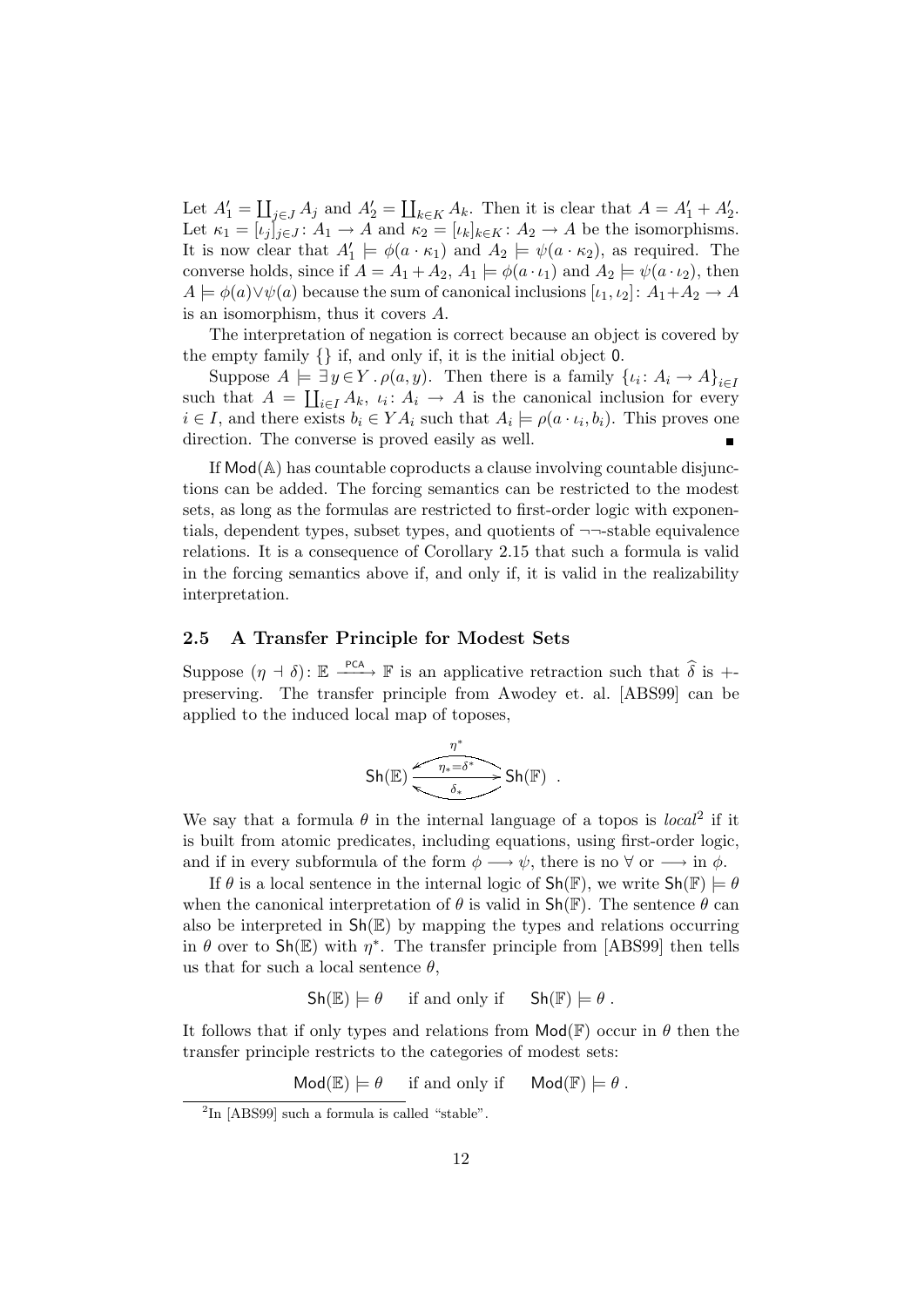Here we interpret  $\theta$  in  $\text{Mod}(\mathbb{E})$  by mapping all types and relations that occur in  $\theta$  over to Mod(E) by  $\hat{\eta}$ . The notation Mod(E)  $\models \theta$  means that the sentence  $\theta$  is valid in the standard realizability interpretation, or equivalently, in the forcing semantics as described in Theorem 2.20. The following theorem explains why  $\mathsf{Mod}(\mathbb{P})$  and  $\mathsf{Mod}(\mathbb{B})$  appear to be very similar, at least as far as simple types are concerned.

**Theorem 2.21** Let  $(\iota + \delta)$ :  $\mathbb{P} \xrightarrow{\text{PCA}} \mathbb{B}$  be the applicative retraction from Example 2.19. Let  $\theta$  be a local sentence such that all variables occurring in  $\theta$  have types  $\mathbb{N}, \mathbb{N}^{\mathbb{N}},$  or  $\mathbb{R}.$  Then

$$
Mod(\mathbb{P}) \models \theta \quad \text{if and only if} \quad Mod(\mathbb{B}) \models \theta ,
$$

where  $\mathbb N$  is interpreted as the natural numbers object,  $\mathbb N^{\mathbb N}$  is interpreted as the obvious exponential, and  $\mathbb R$  is interpreted as the object of Cauchy real numbers.

*Proof.* The theorem holds because the functor  $\hat{\iota}: Mod(\mathbb{B}) \to Mod(\mathbb{P})$ preserves the natural numbers object  $\mathbb{N}$ , its function space  $\mathbb{N}^{\mathbb{N}}$ , and the real numbers object R. It is not hard to see that  $\hat{\delta}$  preserves countable coproducts, which are precisely the coproducts that  $\mathsf{Mod}(\mathbb{P})$  has.

In Theorem 2.21 we *cannot* allow variables of higher types such as  $\mathbb{N}^{\mathbb{N}^{\mathbb{N}}}$ and  $\mathbb{R}^{\mathbb{R}}$  to occur, because it is well known that the following local sentence involving  $\mathbb{N}^{\mathbb{N}^{\mathbb{N}}}$  is valid in  $\mathsf{Mod}(\mathbb{B})$  but not in  $\mathsf{Mod}(\mathbb{P})$ :

$$
\forall F \in \mathbb{N}^{\mathbb{N}^{\mathbb{N}}} . \exists \alpha \in \mathbb{N}^{\mathbb{N}} . \forall \beta \in \mathbb{N}^{\mathbb{N}} . F\beta = (\alpha|\beta) . \tag{2}
$$

The sentence states that every functional  $F \in \mathbb{N}^{\mathbb{N}^{\mathbb{N}}}$  has an associate  $\alpha \in \mathbb{N}^{\mathbb{N}}$ in the sense of Kleene [Kle59]. Here  $\alpha|\beta$  is Kleene's *continuous function* application. The statement  $n = (\alpha|\beta)$  is equivalent to

$$
\exists m \in \mathbb{N} \,.\, \big( \alpha(\overline{\beta}m) = n + 1 \wedge \forall \, k \in \mathbb{N} \,.\, \big( k < m \longrightarrow \alpha(\overline{\beta}k) = 0 \big) \big) \,.
$$

Similarly, a statement that all functions  $f \in \mathbb{R}^{\mathbb{R}}$  are continuous is valid in  $Mod(\mathbb{B})$  but not in  $Mod(\mathbb{P})$ . Thus, in a roundabout way, we obtain the following result.

**Corollary 2.22** The functor  $\hat{\iota}: Mod(\mathbb{B}) \to Mod(\mathbb{P})$  does not preserve exponentials. In particular,  $\widehat{\iota}(N^{N^N})$  is not isomorphic to the object  $N^{N^N}$  in  $\mathsf{Mod}(\mathbb{P})$ ,<br>and  $\widehat{\iota}(N^{\mathbb{R}})$  is not isomorphic to the object  $\mathbb{P}^{\mathbb{R}}$  in  $\mathsf{Mod}(\mathbb{P})$ . and  $\widehat{\iota}(\mathbb{R}^{\mathbb{R}})$  is not isomorphic to the object  $\mathbb{R}^{\mathbb{R}}$  in  $\mathsf{Mod}(\mathbb{P})$ .

We can in fact prove Corollary 2.22 directly as follows. Let  $X = \mathbb{N}^{\mathbb{N}^{\mathbb{N}}}$  be the object of type 2 functionals in 0Equ, which is equivalent to Mod(B), and let  $Y = \mathbb{N}^{\mathbb{N}^{\mathbb{N}}}$  be the object of type 2 functionals in Equ. Both X and Y are equilogical spaces. The space  $|X|$  is a Hausdorff space. The space  $|Y|$  is the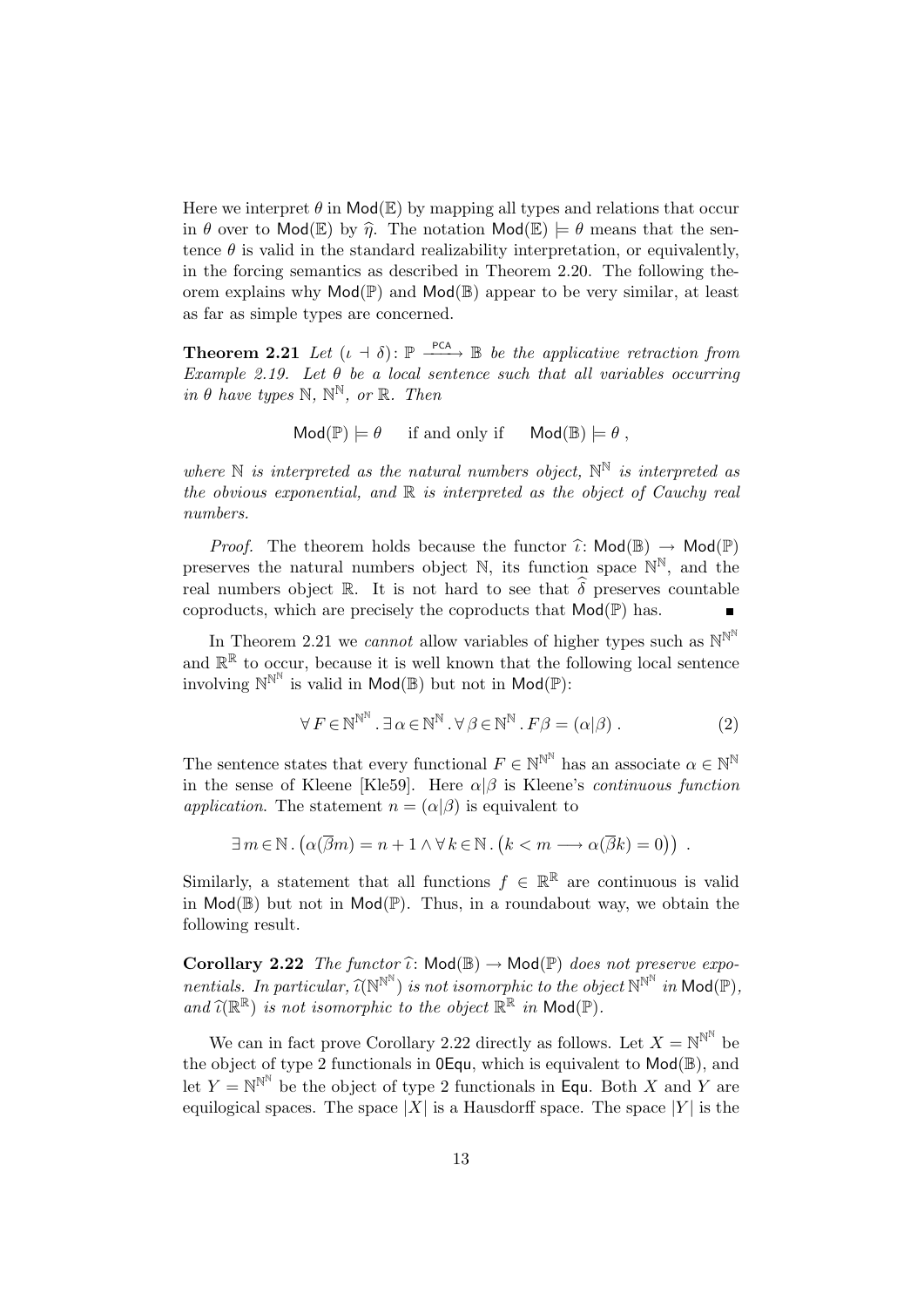subspace of the total elements of the Scott domain  $D = [\mathbb{N}_\perp \omega \to \mathbb{N}_\perp]$ . The equivalence relation on  $|Y|$  is the consistency relation of D restricted to  $|Y|$ . Suppose  $f: |Y| \to |X|$  represented an isomorphism, and let  $g: |X| \to |Y|$ represent its inverse. Because  $f$  is monotone in the specialization order and |X| has a trivial specialization order,  $a \equiv_Y b$  implies  $fx = fy$ . Therefore,  $g \circ f : |Y| \to |Y|$  is an equivariant retraction. By [Bau00, Proposition 4.1.8], Y is a topological object. By [Bau00, Corollary 4.1.9], this would mean that the topological quotient  $|Y|/\equiv_Y$  is countably based, but it is not, as is well known.

Another way to see that  $Y$  cannot be topological is to observe that  $Y$  is an exponential of the Baire space, but the Baire space is not exponentiable in  $\omega \to \infty$ <sub>0</sub>, and in particular  $\mathbb{N}^{\mathbb{N}^{\mathbb{N}}}$  is not a topological object.

Finally, we remark that statement (2) is of course valid in  $\mathsf{Mod}(\mathbb{P})$  if  $\mathbb{N}^{\mathbb{N}^{\mathbb{N}}}$ is replaced by  $\widehat{\mathcal{U}}(N^{N^N})$ . But then it becomes a simple truism, since it can be shown that in  $Mod(\mathbb{P})$  the space  $\widehat{\iota}(N^{N^N})$  is just the set of those functionals that have an associate:

$$
\widehat{\iota}(\mathbb{N}^{\mathbb{N}^{\mathbb{N}}}) = \left\{ F \in \mathbb{N}^{\mathbb{N}^{\mathbb{N}}} \mid \exists \, \alpha \in \mathbb{N}^{\mathbb{N}} \cdot \forall \, \beta \in \mathbb{N}^{\mathbb{N}} \cdot F \beta = (\alpha | \beta) \right\} \; .
$$

Corollary 2.22 should be contrasted with the fact that there is an epimono  $\widehat{\iota}(N^{N^N}) \to N^{N^N}$  that is *not* iso but nevertheless induces a natural<br>historical hatmon that data data of  $\widehat{\iota}(N^{N^N})$  and the data design of  $N^{N^N}$ bijection between the global points of  $\widehat{\mathcal{U}}(N^{N^N})$  and the global points of  $N^{N^N}$ . In this sense, the finite types over  $\mathbb N$  in  $\mathsf{Mod}(\mathbb{P})$  and  $\mathsf{Mod}(\mathbb{B})$  are equivalent as far as the cartesian closed structure is concerned, but here we see that they have different logical properties.

### References

- [ABS99] S. Awodey, L. Birkedal, and D.S. Scott. Local realizability toposes and a modal logic for computability. In L. Birkedal, J. van Oosten, G. Rosolini, and D.S. Scott, editors, Tutorial Workshop on Realizability Semantics, FLoC'99, Trento, Italy, 1999, volume 23 of Electronic Notes in Theoretical Computer Science. Elsevier, 1999. To appear in Math. Stru. Comp. Sci.
- [Bau00] A. Bauer. The Realizability Approach to Computable Analysis and Topology. PhD thesis, Carnegie Mellon University, 2000. Available as CMU technical report CMU-CS-00-164 and at http://andrej. com/thesis.
- [BBS98] A. Bauer, L. Birkedal, and D.S. Scott. Equilogical spaces. Preprint submitted to Elsevier, 1998.
- [Bir99] L. Birkedal. Developing Theories of Types and Computability. PhD thesis, School of Computer Science, Carnegie Mellon University,